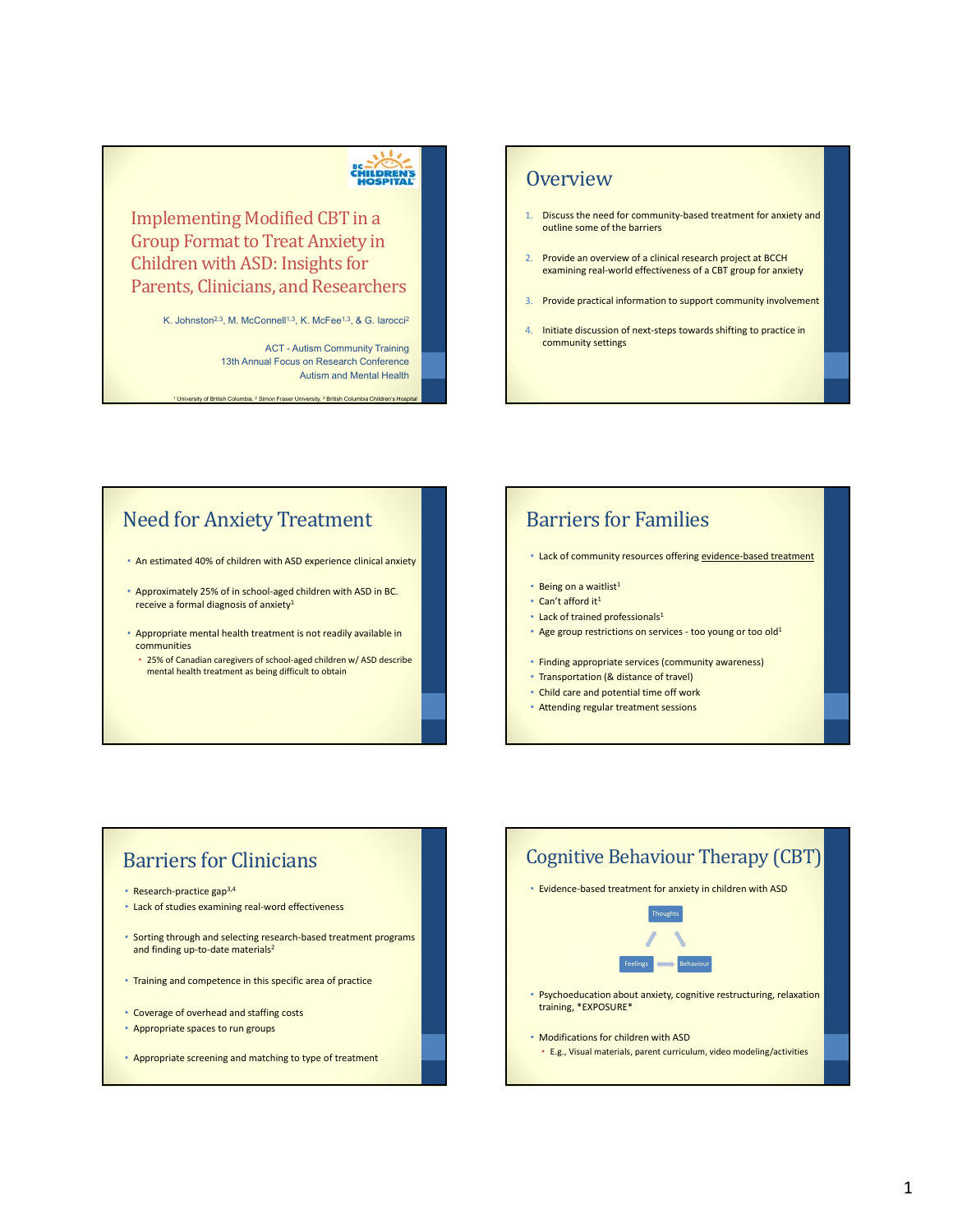### **Group Treatment Approaches**

- Opportunities for normalizing experiences
- Social support
- Decreased isolation
- "me too" effect
- Group activities can make for more enjoyable learning experiences (e.g., videos)
- Vicarious learning

### A Real-World Example: BCCH

- Tertiary/quaternary care centre = ++ complex children
- Outpatient Neuropsychiatry Clinic
- Recently completed data collection of 15 groups examining a modified CBT group treatment
	- Facing Your Fears (FYF) manualized program<sup>s</sup>
- Children between 8‐12 and parents (up to 5 families per group)
- Large‐group, parent‐child pairs, child‐/parent‐only break‐out groups
- 14 weeks, plus a booster session

### **Group Participants**

- Number of research participants =50
- Average age 11 years (range: 8‐13)
- Average IQ (mean: 102.08; range: 70‐154)
- Mostly boys (78% boys, 22% girls)
- Parents were mostly moms (80%)
- Ethnicity= 57% Caucasian, 22% Asian, 21% other
- Many coexisting issues: mood disorders, tics, learning disabilities, ADHD, giftedness, mild intellectual disability, behaviour disorders, etc.

### **Screening**

- Research screening ‐ 2 hours, multi‐measure, parent and child • Anxiety Disorders Interview Schedule (ADIS), Spence Children's Anxiety Scale (SCAS)
- **Minimum: Measure of anxiety symptomatology**
- **Inclusion Criteria**: ASD, aged 8‐12, clinically significant anxiety, verbal, preferably reading level grade 3 or above
- **Exclusion Criteria**: IQ<70, primary OCD or depression, significant behavioural difficulties (e.g., aggression, bolting, etc.)

### **Group Building**

- **Groups were generally mixed boys and girls**
- **Similarly aged children were grouped together** • Younger group: 7‐10; Older group: ages 10‐13
- Consider **amount of support** required for each child to be successful
	- Number and severity of difficulties e.g. anxiety level, behavioural issues, additional coexisting issues, etc.
- Individualized planning is key
- **Interests and personality**

### **Clinicians**

#### • **3‐4 clinicians per group of 5 children**

- **Interdisciplinary** works well ‐ Rich range of experiences/skills • at least 1 clinician with high level expertise in CBT
	- at least 1 clinician with high level expertise in ASD
	- at least 1 clinician with excellent behaviour management skills
	- at least 1 leader be a mental health clinician
- Fantastic learning experience great for graduate students (with mentorship provided)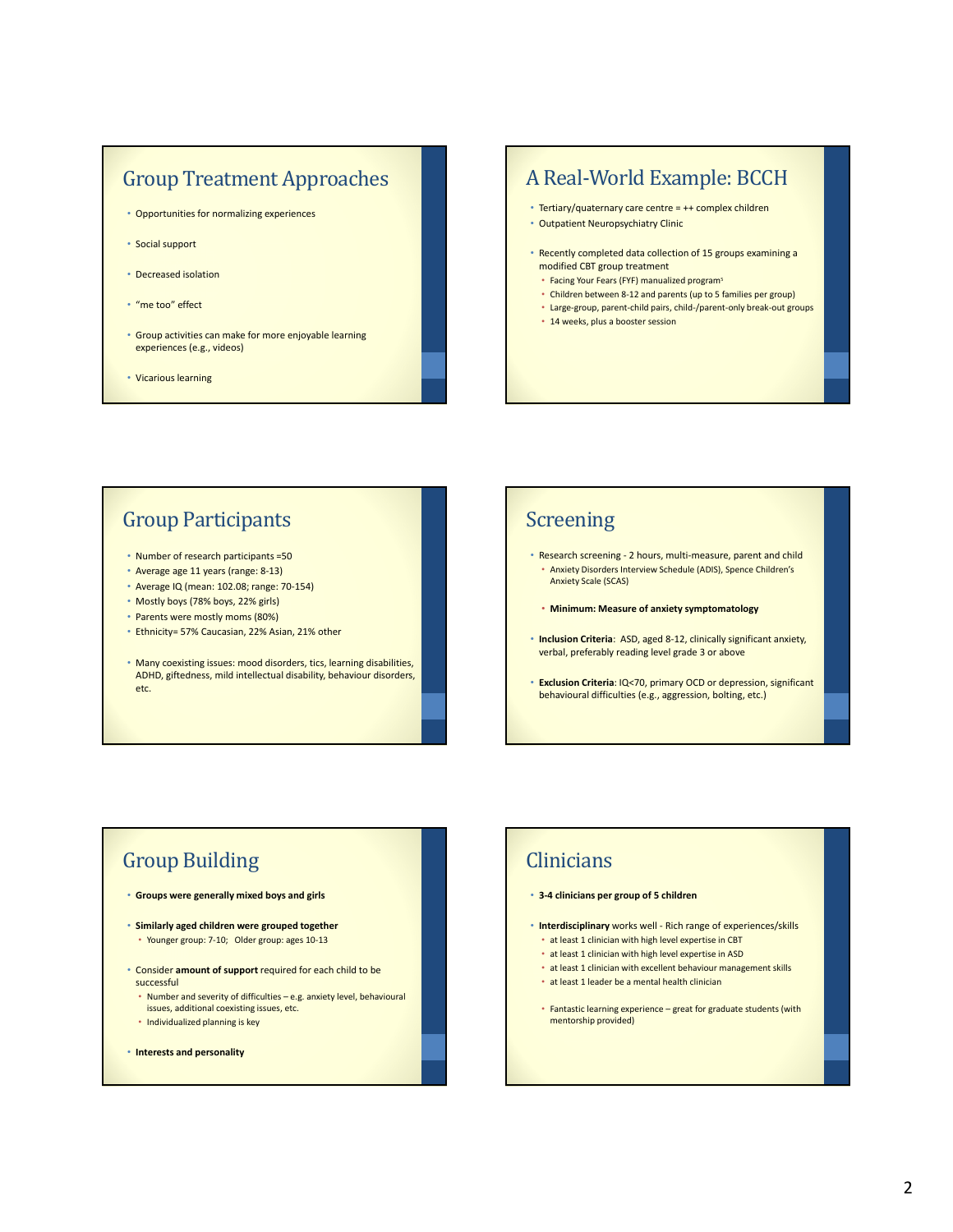| <b>Type of Anxiety Disorder</b><br>(as measured by ADIS) | % of Sample |
|----------------------------------------------------------|-------------|
| Separation Anxiety                                       | 33%         |
| Specific Phobia                                          | 86%         |
| Panic Disorder                                           | 6%          |
| Social Phobia                                            | 72%         |
| <b>Generalized Anxiety Disorder</b>                      | 78%         |
| Obsessive Compulsive Disorder                            | 4%          |



# What Was Most Helpful?

- "Exposure"
- **"Being able to openly and feely discuss their fears without judgement and anxiety"**
- "Being in a group session was great"
- **"To feel supported by others and to feel they were not alone. To feel successful"**
- "The resources, stress‐o‐meter, workbook, and weekly home practice"
- "Realizing what is a true fear and what is just a false alarm. Learning<br>steps to face a fear and calm down"
- "Relaxation techniques and helpful thoughts"

### Preliminary Results: **Reductions in Anxiety**

| <b>ADIS Scores</b>                                  | Pre | Post | <b>Significance</b>                               |  |
|-----------------------------------------------------|-----|------|---------------------------------------------------|--|
| Total number of<br>anxiety disorders                | 2.8 | 1.9  | $P = < 0.000*$                                    |  |
| Total<br><b>ADIS Clinician</b><br>Severity Rating 1 | 5.9 | 4.8  | $P = < 0.01$ *                                    |  |
|                                                     |     |      | <sup>1</sup> Anxiety Disorders Interview Schedule |  |

### **Next Steps**

- Bridging the gap between research and practice • Community‐based clinicians in private practice
	- Child and Youth Mental Health
	- Modification for use in schools
- Improving cost effectiveness for use in private practice
	- Approximately same costs as individual treatment
	- Space rental, clinician time for group and preparation
- Considerations:
	- Pooling clinician resources, partnerships, training graduate students
- Consultation /support/training for clinicians

### **Information about Anxiety**

#### • Recognizing an Anxiety Disorder:

- Excessive worries (can be specific and intense or general and distributed)
- May present as disruptive behaviour (e.g. , silliness, aggression, or refusal)
- Avoidance (e.g., school or various other age‐appropriate activities)
- Physical complaints (e.g., stomach aches or headaches)
- Sleep disturbance, difficulty concentrating, underactivity, withdrawal
- Irritability

#### • Why seek services?

- Can be a risk factor for other social and mental health problems
- Miss additional learning opportunities
- When to seek services:
- Impairments in child and/or family functioning, poor coping, etc.